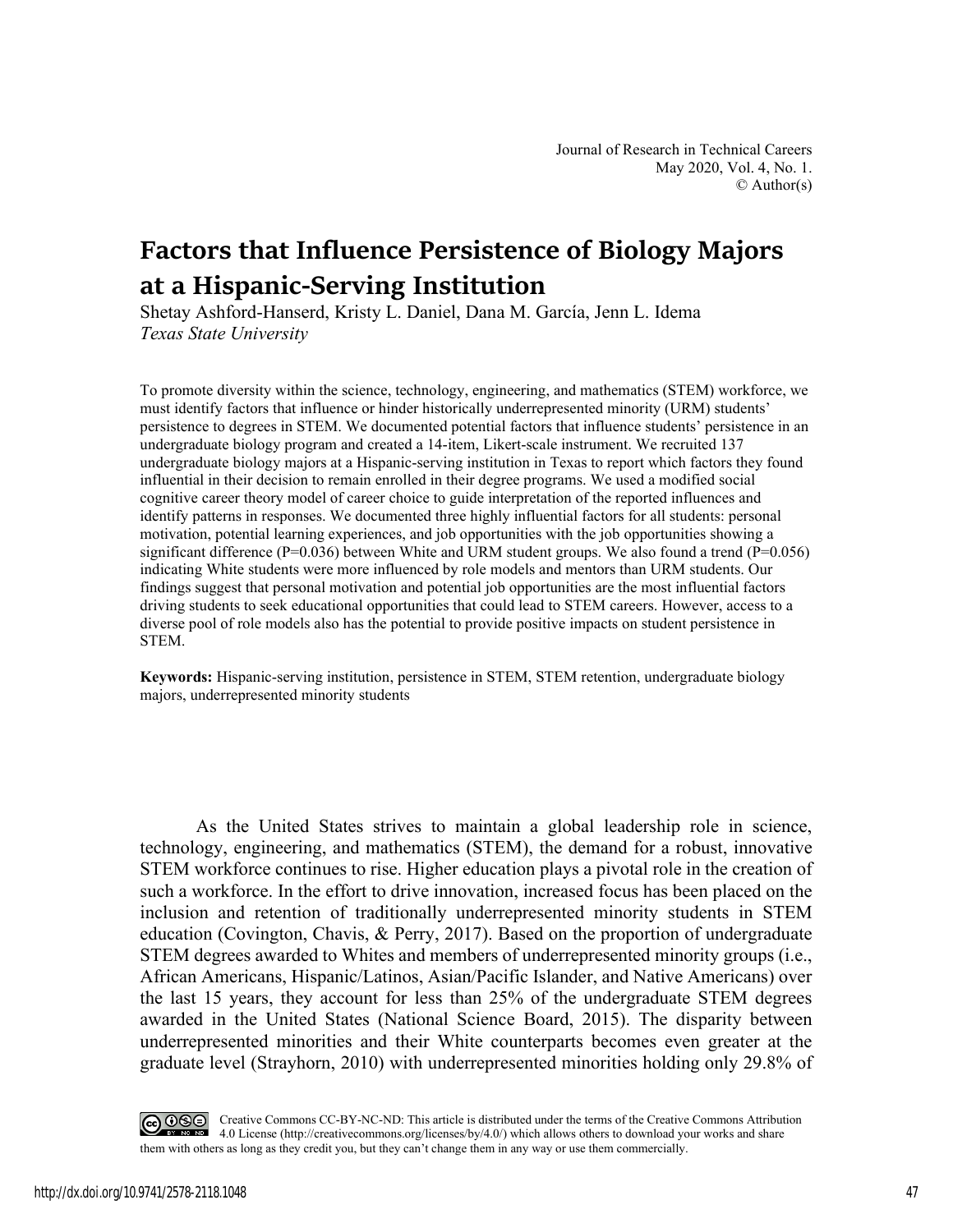doctoral degrees in life or physical sciences or engineering (Linley & George-Jackson, 2013). The aim for this study was to identify factors that influence persistence among students in STEM degrees, and related differences between underrepresented minority and White students. Understanding these factors is vital for creating a more diverse STEM workforce.

Prior research has identified a multitude of factors that can negatively impact underrepresented minorities' persistence in STEM programs. These include discrimination (Haynes & Jacobson, 2015; Scott & Martin, 2014), negative perceptions and stereotypes, (Strayhorn, 2010) and lack of self-efficacy, which denotes the confidence and knowledge to pursue careers in STEM fields (Haynes & Jacobson, 2015; Scott & Martin, 2014). Additionally, the willingness of underrepresented minority students to pursue a STEM major is affected by the overall financial burdens associated with higher education (Haynes & Jacobson, 2015). Underrepresented minority students also encounter negative interactions with their peers both inside and out of educational institutions, and these interactions can affect their decision to enroll or stay enrolled in a STEM program (Strayhorn, 2010). Underrepresented minority students tend to enroll in postsecondary STEM programs at much lower rates than their White peers due to a lack of support and role models with whom they can relate (Strayhorn, 2010). The mentoring received by underrepresented minority students from faculty and staff with whom they can relate is important as it contributes positively to continued enrollment in STEM degrees and students' persistence into STEM careers (Samuels & Seymour, 2015). Existing research has focused on students' decisions to enroll in undergraduate STEM programs; however, few studies have focused on the contributing factors that influence students' decisions to persist in these programs (Lancaster & Yonghong, 2017; Peralta, Caspary, & Boothe, 2013). Therefore, understanding which factors influence undergraduate STEM majors' decisions to persist in STEM degrees is essential for the development of strategies and programs that help keep individuals, especially underrepresented minorities, in STEM. As part of a larger study designed to evaluate factors that influence students to pursue and persist in STEM degree programs, this pilot study focused on undergraduate biology majors at a Hispanic-serving institution (HSI) in Texas and compared the rating of importance these factors had on underrepresented minority and White students' decisions to persist in a biology degree.

# **Theoretical Framework**

According to social cognitive career theory, the primary factors that influence students' decisions to enroll and remain enrolled in STEM majors are pre-college experiences, self-efficacy, outcome expectations, and interest (Lent, Brown, & Hackett, 1994). We used a modified social cognitive career theory model of career choice (Lent, Lopez, Sheu, & Lopez, 2011) that included factors related to social supports and barriers that influence biology students' decisions to persist in their program.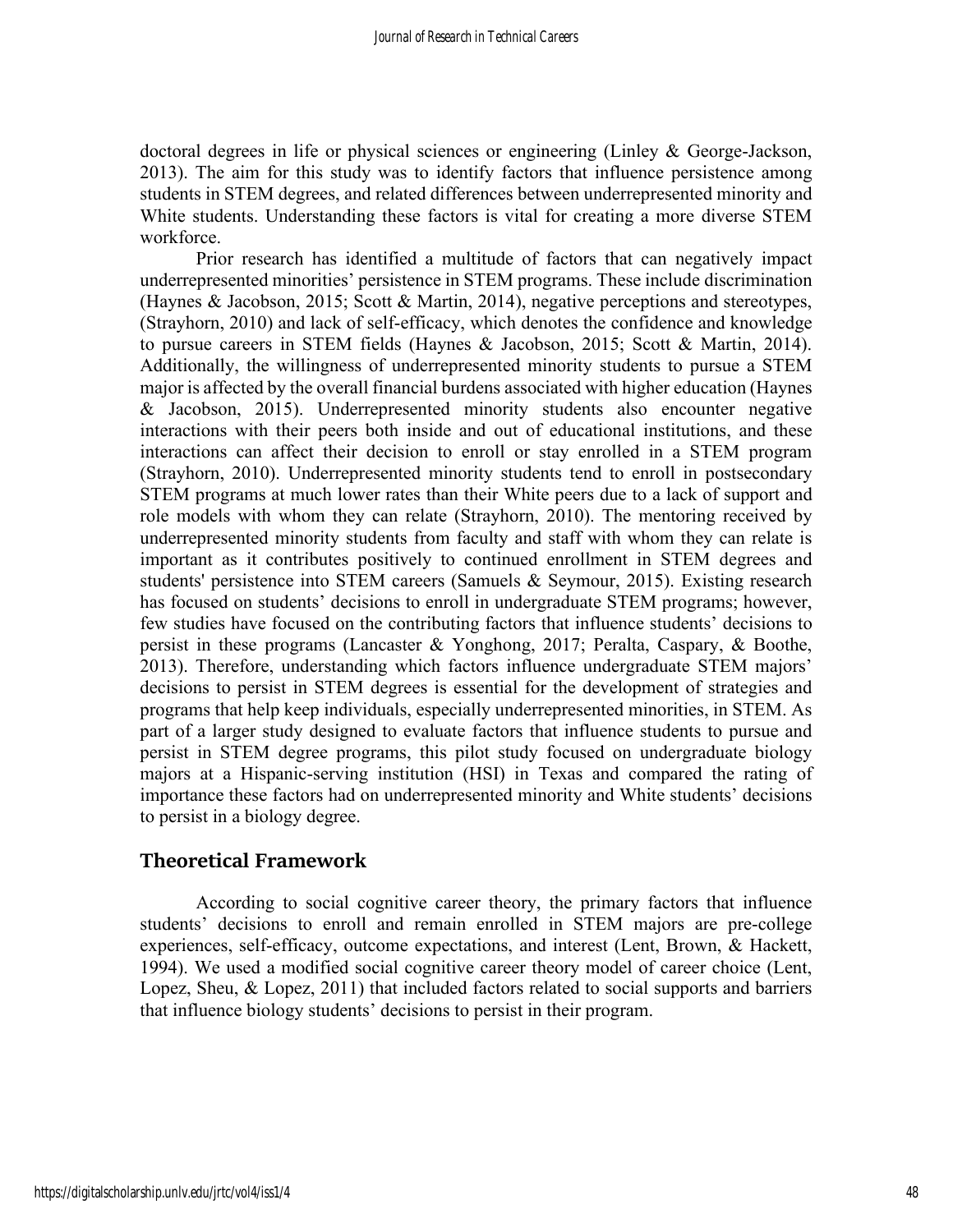

Figure 1. Modified Social Cognitive Career Theory – Model of Career Choice (Lent et al., 1994; Lent et al., 2011).

The career choice model (Figure 1) is conceptually represented into two processes: "the expression of a primary choice goal from among one's major career interests" and "actions designed to implement the choice (e.g. enrolling in a particular training program or academic major)" (Lent et al., 1994, p. 94). This framework illustrates that students' career interests are influenced by their self-efficacy and outcome expectations, which in turn influence their choice goals and ultimately their choice actions. As Figure 1 depicts, this study uses a modified career choice model to describe the relationships between career choice goals and career choice actions; this model represents the process of STEM majors choosing to remain enrolled or persist in undergraduate STEM education. For the purpose of this pilot study, we focus on choice actions - factors that influence students' decisions to persist in a biology major.

## **Factors that** I**nfluence** S**tudents'** D**ecisions to** P**ersist in STEM**

To understand the factors that contributed to the persistence of underrepresented minority students in the STEM education pipeline, from kindergarten to graduation from a STEM baccalaureate degree program (i.e., K-16), we conducted a review of the recent literature. In the literature, we identified 11 main factors that contribute to the persistence of underrepresented minority students in STEM majors. These factors include discrimination, race/ethnicity stereotypes, gender stereotypes, microaggressions, family factors, role models and mentors, peer support, self-efficacy, financial factors, sense of belonging, and commitment to diversity.

**Discrimination.** Underrepresented minority students are most likely to make choice goals and actions based on racial or ethnic discrimination (Haynes & Jacobson, 2015). These choices are largely influenced by negative perceptions and stereotypes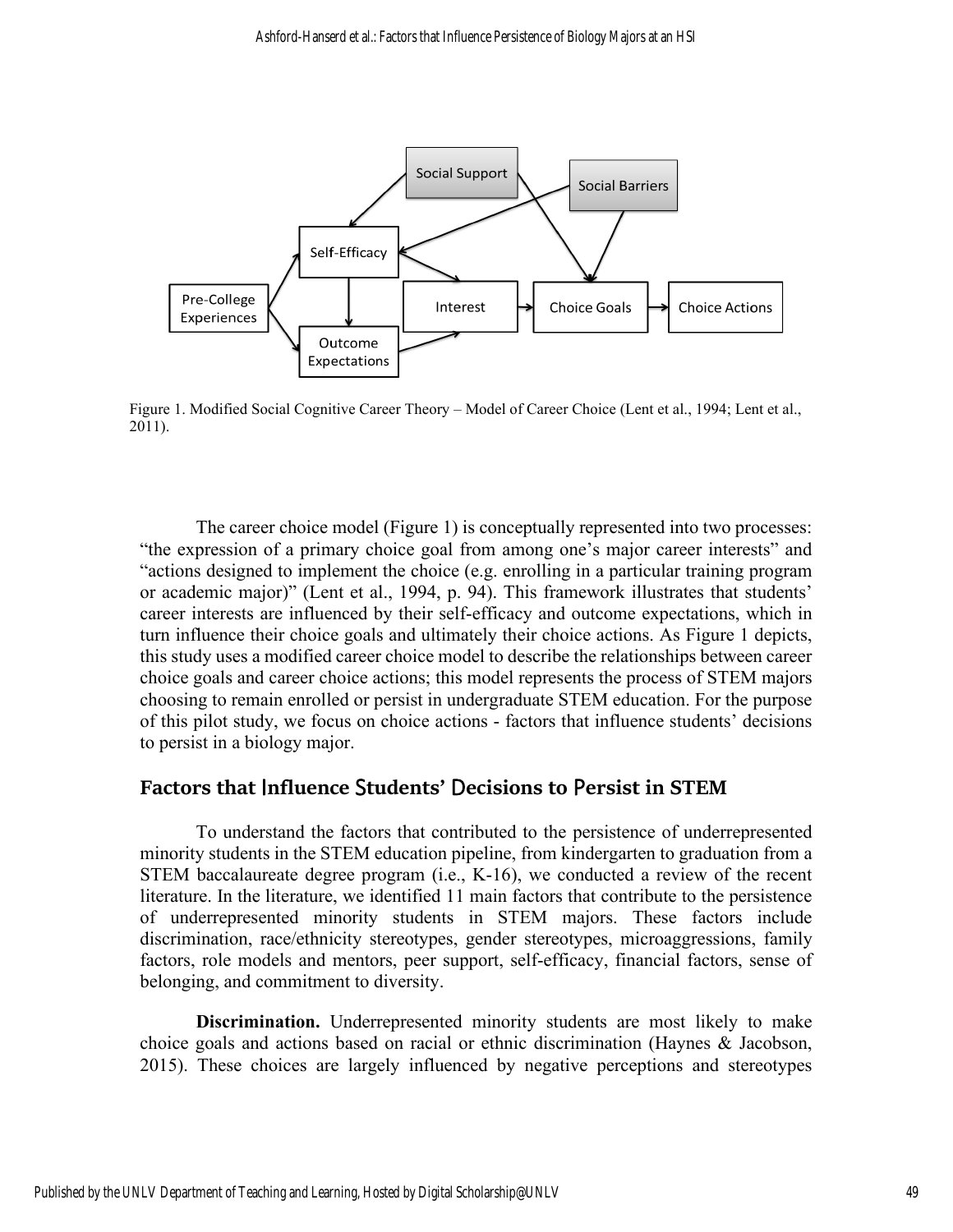towards underrepresented minorities (Strayhorn, 2010). Students that experience more discrimination tend to rate themselves as having lower self-efficacy in subjects such as mathematics, science, general academic skills, as well as lower general self-efficacy (Hall, Nishina, & Lewis, 2017). This lack of self-efficacy in skills and subjects necessary for success in STEM majors contributes to many underrepresented minority students' decisions to persist in the field. Byars-Winston (2013) found that having a more diverse peer group can help reduce these feelings of low self-efficacy due to discrimination, as well as positively influence a student's decision to pursue a STEM major.

**Race and Ethnicity Stereotypes.** Negative stereotypes have been identified as one of the barriers that women, African Americans, and numerous other underrepresented minorities encounter while pursuing a STEM degree, particularly African American males (Samuels & Seymour, 2015; Strayhorn, 2010). For instance, African Americans and Latinos may be negatively perceived by their faculty members or peers (Samuels & Seymour, 2015). These negative perceptions are often perpetuated by ideas that African American males are dangerous or lazy while African American women are seen as mothers and helpers, which further marginalizes underrepresented minority students. Robinson, McGee, Bentley, Houston, and Botchway (2016) found that African Americans felt more marginalized than Latinos and Asian Americans. Moreover, Asians felt more like impostors than other underrepresented minority students. As a consequence of not being able to fit the established stereotypes that exist in science, underrepresented minority students fail to integrate and subsequently may develop a sense of discomfort (Brown et al., 2016). Furthermore, Brown et al. (2016) observed that a predominance of stereotypes inside the scientific community may cause feelings of alienation due to perceived microaggressions. In some STEM careers, such as computing, the geek stereotype (Whitney, Gammal, Gee, Mahoney, & Simard, 2013), which is often associated with individuals who are highly intelligent and work long hours, is most prevalent. Some youth are deterred from pursuing a STEM career to avoid this lifestyle and being labeled as a "geek."

**Gender Stereotypes.** Although our study is focused on underrepresented minorities, White women face negative stereotypes and biases similar to underrepresented minority students. White women are often stereotyped by both male and female faculty and staff (Byars-Winston, 2013). African American women experience less gender-based STEM stereotypes than White women. Additionally, African American women in doctoral programs have had to manage aggressions and other negative behaviors (McPherson, 2017). Nonetheless, large percentages of both White and African American women perceived gender biases in STEM fields (O'Brien, Blodorn, Adams, Garcia, & Hammer (2015), particularly more than men (Haynes & Jacobson, 2015). These stereotypes regarding women persist beyond an academic setting, extending into the STEM workforce. Like the geek stereotype, gender stereotypes in the workplace favor masculine qualities, putting women at a disadvantage and encouraging people of both sexes to be more aggressive (Whitney et al., 2013).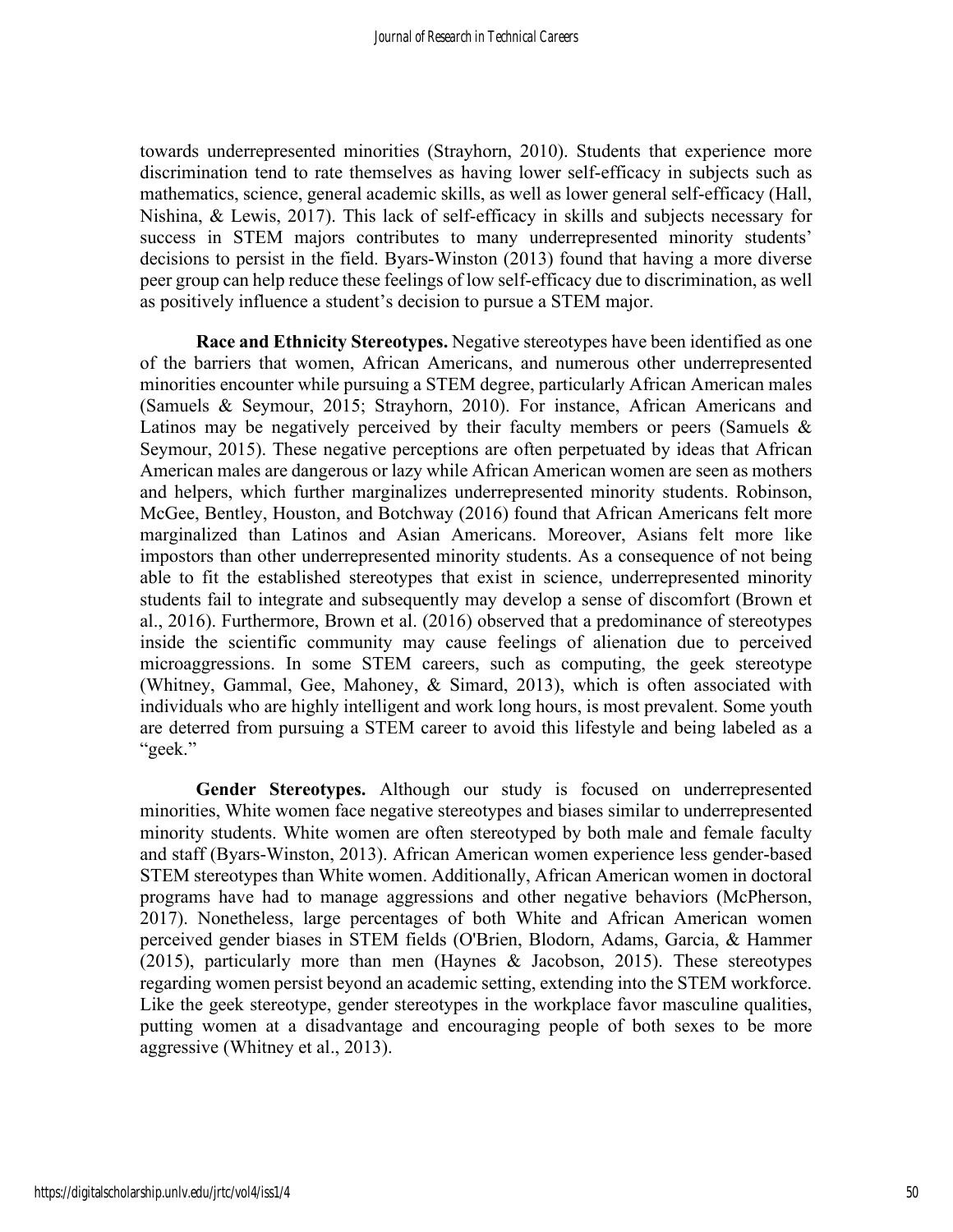**Microaggressions.** Another subtle form of aggression and discrimination is microinsults or microaggressions, which consist of brief, repetitive interactions that send a negative message that is indirect and vague (Haynes  $\&$  Jacobson, 2015). In their study of undergraduate and graduate underrepresented minority students considering careers in natural resources, Haynes and Jacobson (2015) found that 57% of participants experienced some type of microaggression: 22% related to gender biases (p. 176) and 35% related to race/ethnicity biases (p. 176). In many situations, respondents did not use these precise terms, but described a situation or experience that fit the definition of these terms (Haynes & Jacobson, 2015). Alexander and Hermann (2016) propose that racial microaggressions may seem normal for both victims and perpetrators at all levels in educational institutions. For example, females and African Americans may feel excluded from activities, which may cause feelings of invisibility and hypervisibility (Robinson et al., 2016).

**Family Factors.** Family members play a key role in influencing and motivating students to pursue careers in STEM. Moakler and Kim (2014) found that children with parents involved in STEM fields were one and a half times more likely to pursue STEMrelated career fields. Clearly, parents play a meaningful role in influencing their children's decisions to enroll in STEM; parents and close family members with jobs in STEM fields work as mentors and guides throughout the process. For example, most engineering students have at least one supportive family member that exposed them to engineering and encouraged them to pursue it (DeCuir-Gunby, Grant, & Gregory, 2013). Stokes, Levine, and Flessa (2015) concluded that parents and family members have a direct influence on students' positive attitudes and future decisions to enroll in geoscience programs and possibly other STEM majors.

**Role Models and Mentors.** According to Lancaster and Yonghong (2017), mentorship can be formal or informal. Furthermore, strong role models can counteract the negative effects of stereotypes (Whitney et al., 2013). As informal mentors and role models, teachers and professors possess the skills necessary for students to learn and gain experience to successfully pursue a STEM major (Gasman, Nguyen, Conrad, Lundenberg, & Commodore, 2017). To inspire and foster a diverse student population, underrepresented minority professors are necessary in STEM programs (Basile & Murray, 2015). Therefore, diversity in school faculty is critical to prepare and inspire young African American and Latino students to become STEM professionals (Basile & Murray, 2015). This conclusion is corroborated by Scott, Taylor, and Palmer (2013) and by Kachchaf, Ko, Hodari, and Ong (2015), studies in which African American students articulated the necessity of likeminded mentors and role models in their areas of interest. African American students felt alienated by White professors and dismissed by others. Further, they expressed a feeling of not being "good enough" because of their ethnicity (Alexander & Hermann, 2016). In addition, students expressed the need for mentorship and improved image for black males in society (Scott et al., 2013).

Career counseling could inform prospective students about the nature of the careers they show interest in and could outline the difficulty and rigor of the associated course of study. Research shows that students that get career counseling and have role models will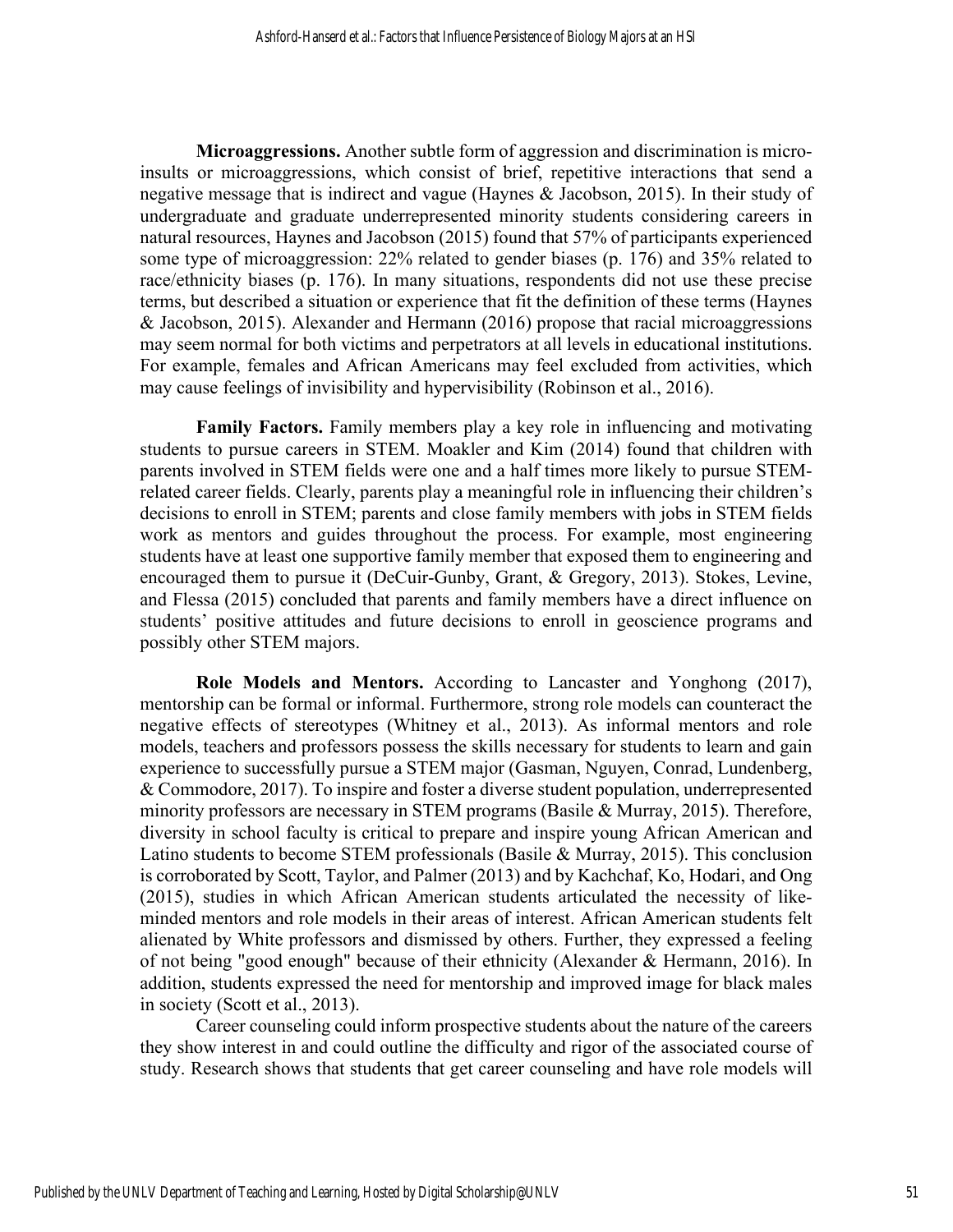be better prepared for their initial college major (Russell & Russell, 2015). Similarly, academic advising is identified as an area in need of major improvement (Lancaster & Yonghong, 2017). Proper influencers see themselves as providing psychological and practical support, and students' advisors play a key role in choosing science classes (Sherman-Morris & McNeal, 2016).

**Peer Support.** Lack of peer interactions between various ethnicities as well as positive and negative interactions with same race peers, both inside and outside educational institutions, can have a major impact on future decisions to enroll in STEM majors (Strayhorn, 2010). If, in college, a student does not see peers, teachers or professors of a similar race, their self-efficacy may be compromised in a way that will impact retention and overall success. If a group possesses ethnic diversity in their proximal peer group, the members of that group are more likely to experience positive STEM outcomes, elevated levels of self-efficacy, and strong intentions to pursue and finish STEM degrees (Hall et al., 2017). Hall et al. (2017) also comments on the importance of peer support in mitigating the negative effects of discrimination and prejudice. Similarly, Lancaster and Yonghong (2017) state that peer support will mitigate the obstacles in the path to academic success. On the other hand, being a unique individual in a class or set of classes could present one with the need to approach existing social cliques (Alexander & Hermann, 2016). The dilemma could create a feeling of isolation and seclusion. Having a supportive peer group can prove helpful by providing useful suggestions and approaches to problems (Gasman et al., 2017).

**Self-Efficacy.** Self-efficacy is described as confidence in one's ability to effectively execute courses of action needed to succeed in particular situations (Haynes & Jacobson, 2015). One manifestation of diminished self-efficacy is not feeling smart or prepared enough (Scott & Martin, 2014). This feeling can influence decisions to enroll in a program of study related to a particular field as well as negatively impact pursuit of a STEM major (Samuels & Seymour, 2015). Strayhorn (2010) identified professors' negative perceptions about underrepresented minority students' decisions to pursue STEM majors or careers, along with lack of support and role models in natural science, as factors that could bring about a decrease in persistence by underrepresented minority populations majoring in STEM. A sense of isolation in relation to other members of the group, in addition to feelings of being different and being an imposter, may affect one's sense of self-efficacy, which has been linked to depression, anxiety, and low STEM performance (Robinson et al., 2016).

Negative experiences in school with peers and professors have been shown to significantly diminish self-efficacy and confidence (Alexander & Hermann, 2016; Strayhorn, 2015). After accounting for variables like personal, environmental, and behavioral factors, Litzler, Samuelson, and Lorah (2014) found that African Americans and Latinos showed increased confidence in STEM, even when faced with negative interactions with peers and professors. These findings indicate that external factors and self-motivation are crucial factors related to outcome experiences (Anumba, 2015). Indeed, self-motivation is related to persistence toward goals; people with weak efficacy and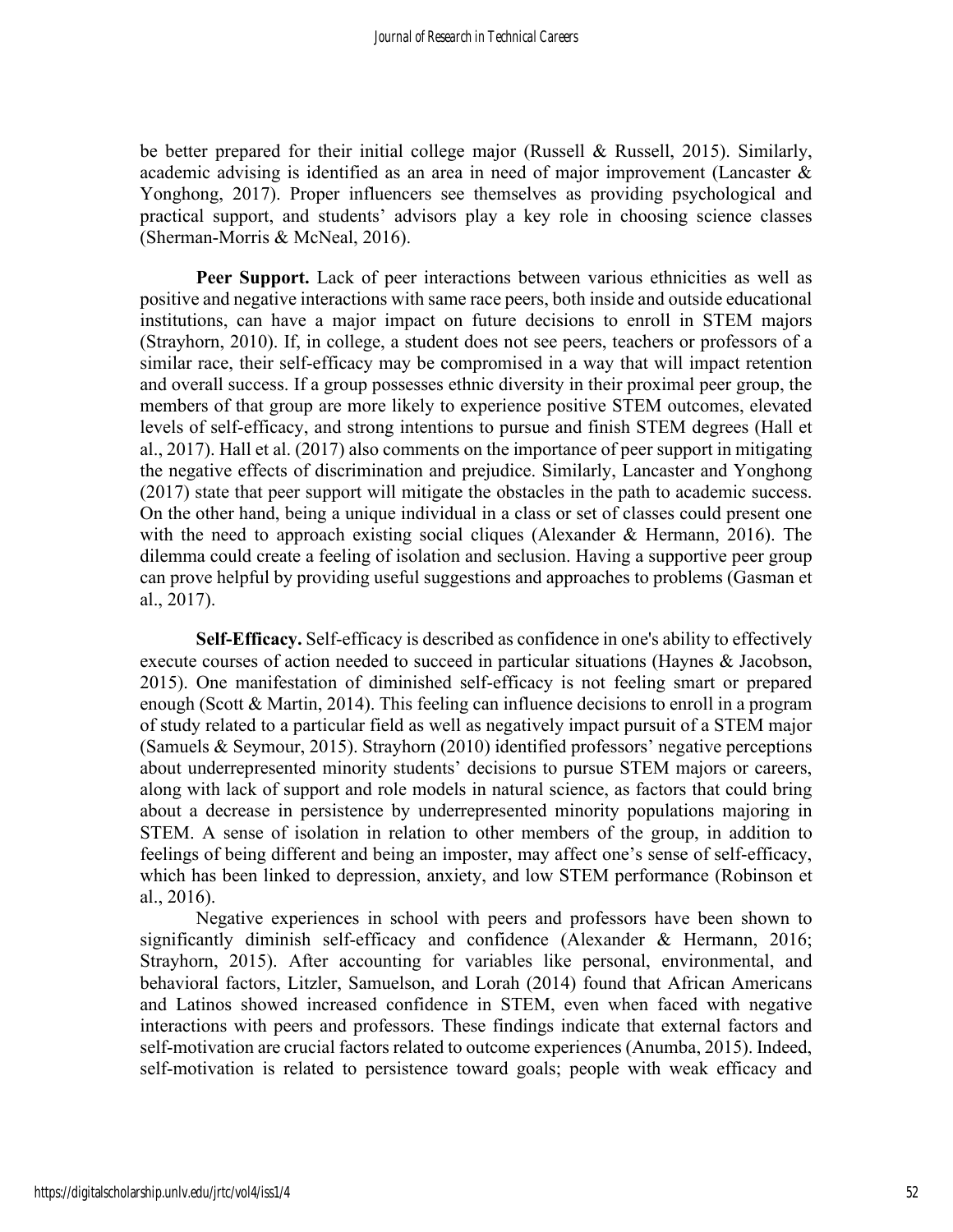beliefs will tend to surrender to the negative aspects of the situation (Byars-Winston, 2013). Additionally, high self-efficacy is positively correlated with interest (Lent et al., 2011).

**Financial Factors.** Underrepresented minority students and White students face similar barriers that curtail their pursuit of STEM majors. In terms of financial barriers, underrepresented minorities are disproportionately overrepresented among students with high financial need. First-generation students of all races and ethnicities face barriers of misinformation and a lack of sound advice from family and peers about education costs, living expenses, and ways to gain access to financial aid. Financially needy students avoid getting loans out of fear of not been able to pay them back (Eichelberger, Mattioli & Foxhoven, 2017; Haynes & Jacobson, 2015). This cumulative disadvantage can affect decisions by underrepresented minority women to enroll in school and can also impact their financial stability in STEM fields (Kachchaf et al., 2015). In addition, Martin, Simmons, & Yu (2013) concluded that Hispanic women do not possess sufficient family social capital and lack basic information about financial aid and college choices.

**Sense of Belonging.** Feeling part of a group and feeling a sense of belonging is a natural human desire; through a sense of belonging, we acquire a sense of identity, often giving us a feeling of gratification (Strayhorn, 2015). Strayhorn (2015) observed the predisposition to study in relation to student background traits, pre-college dispositions, prior achievement scores, sense of belonging, and college grade-point average (GPA) in African American students. After controlling for parents' level of education, athletic status, and fraternity membership, he found that a sense of belonging, as well as high school GPA and ACT scores, were significant in the decision to enroll in STEM. McPherson (2017) studied African American women and demonstrated the importance of interpersonal relationships with professors, instructors, and assistants to their decisions to persist until graduation. These relationships supported their stamina and persistence in STEM and for these students created a sense of belonging to STEM majors. Conversely, a negative interaction with a professor could affect the sense of belonging in STEM fields (Strayhorn, 2010). Collectively, these studies imply that positive enriching experiences with professors, supportive family members who motivate them, positive experiences with peers, and being surrounded by encouraging people of the same ethnicity and diverse ethnicities, all work to enhance a sense of belonging in STEM for minority students.

**Commitment to Diversity.** Not only does segregation in schools causing a damaging effect on STEM persistence, but so does limited diversity in faculty members and the absence of diverse role models in higher education (Peralta et al., 2013). Many STEM programs focus only on increasing the representation of underrepresented minority students but lack the willingness to tackle institutional issues such as racism and sexism and also lack appropriate role models for underrepresented minority students (Linley & George-Jackson, 2013). Grossman and Porche (2014) report that, despite support from teachers and parents, discrimination was the salient barrier for many high school underrepresented minority students pursuing a STEM major. To increase diversity, it is recommended that more school activities be offered while encouraging parents and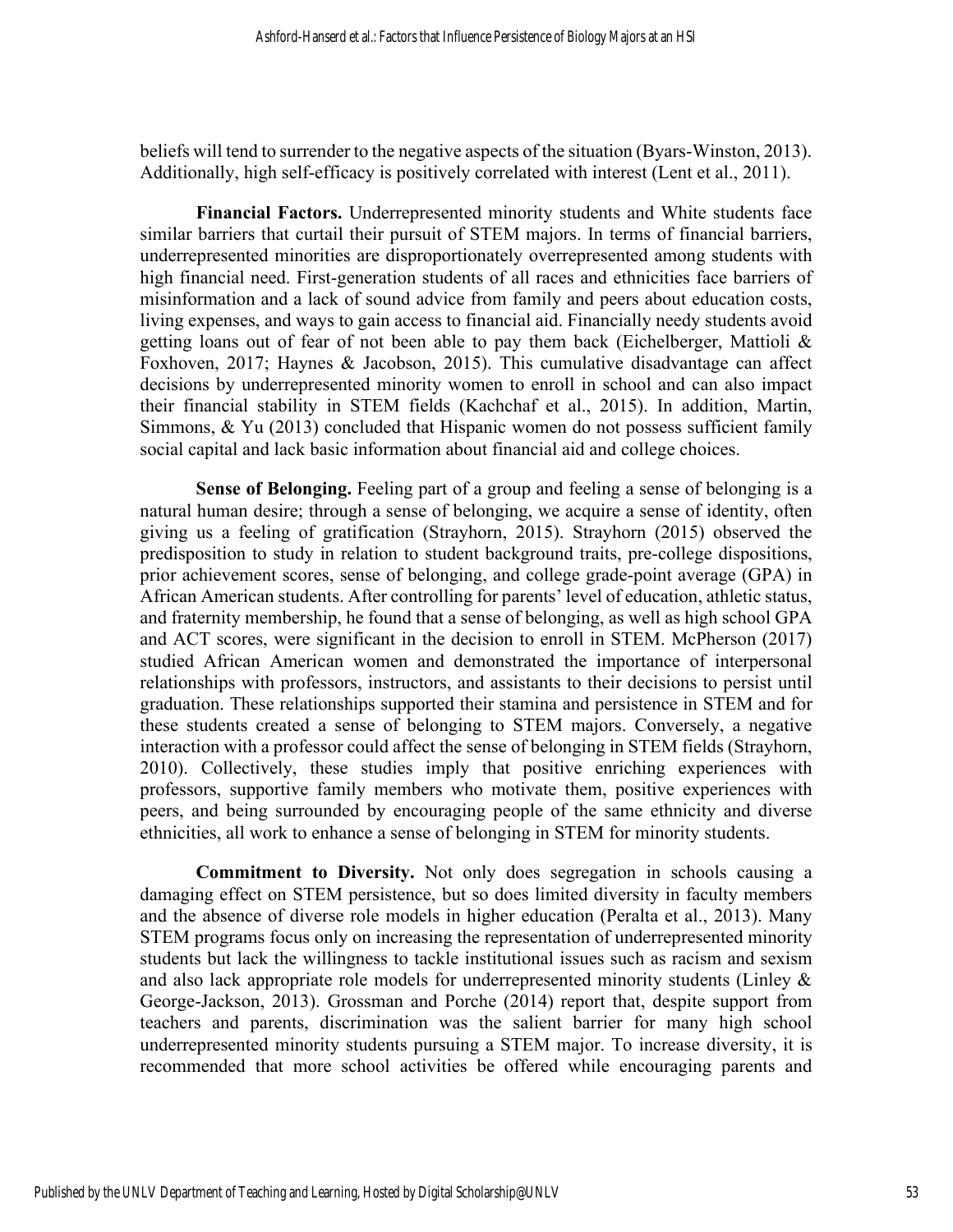

Figure 2. Student responses about influences on remaining a biology major shown by race/ethnicity.

children to participate. Diversity has been shown to be an effective tool to address social discomfort; to this end, it is necessary that the majority of the student body actively engage with students of varying ethnicities (Major, Fletcher, Streets, & Sanchez-Hucles, 2014).

#### **Methodology**

Hispanic-serving institutions (HSI) are defined as institutions of higher education whose enrollment of full-time undergraduates includes at least 25% Hispanic students. We sought to address two research questions in this study: (1) Which of the factors identified in the published literature do students identify as affecting their decision to persist in a STEM major?, and (2) Are there differences between White and underrepresented minority students in their perception of the importance of these factors?

For the purpose of this pilot study, we e-mailed all students majoring in biology at a Texas HSI and from the respondents recruited a convenience sample of 137 biology majors to complete a questionnaire regarding factors affecting their decision to persist in a STEM major. This reliable ( $\alpha$ =0.78), 14-item Likert scale questionnaire identifies factors cited in the literature that might influence students' decisions to remain enrolled in their STEM major, with a scale ranging from 1, strongly disagree (made me not want to remain) to 7, strongly agree (made me want to remain). We also collected demographic data such as birthdate, race and ethnicity (White (not Hispanic), Black or African American, Hispanic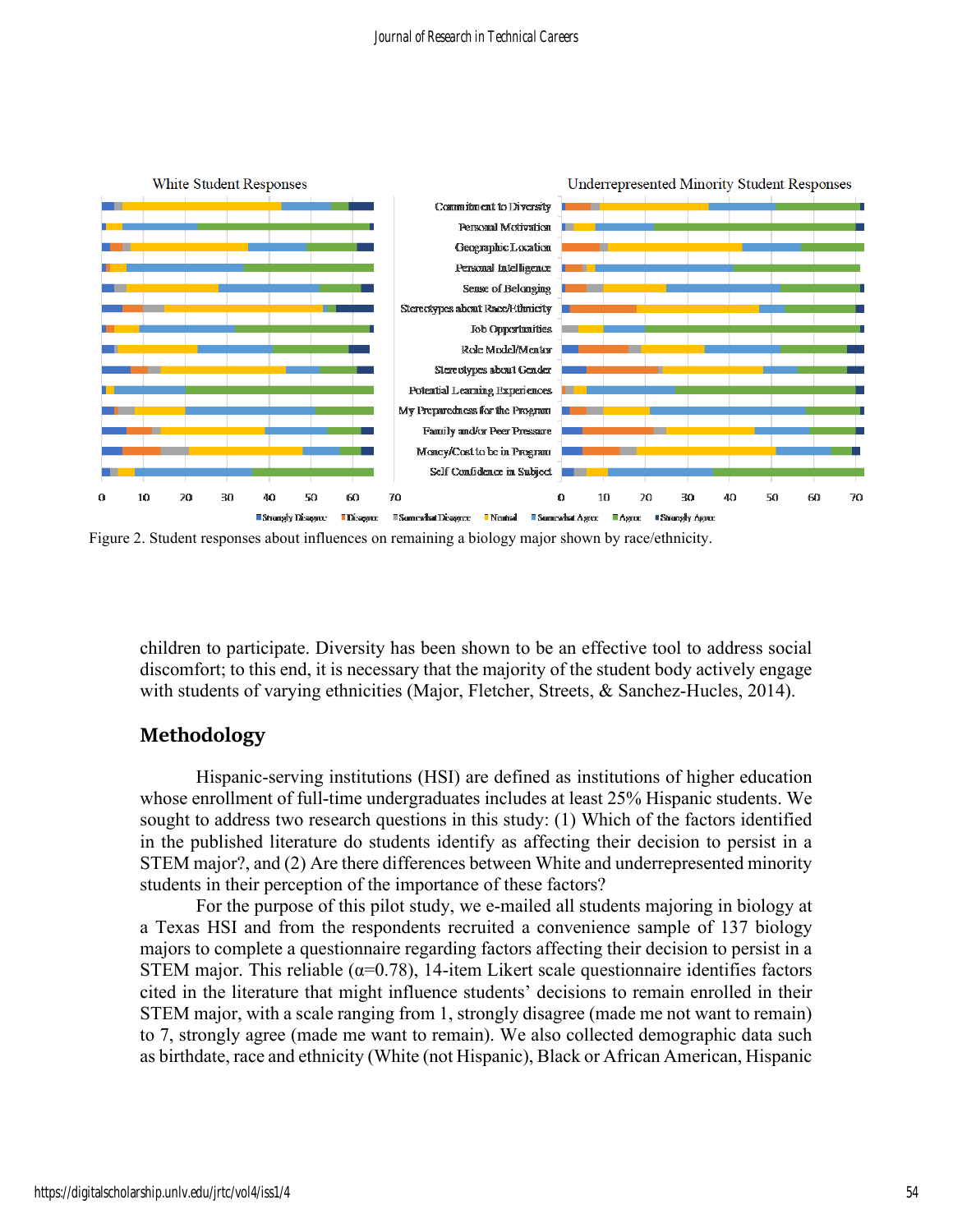

Figure 3. Independent samples Mann-Whitney U Test evaluating job opportunities as a factor influencing persistence in a biology degree program by race/ethnicity.

or Latino, Asian, American Indian or Alaska Native), sex, U.S. citizenship, highest degree attainment, parents' highest degree attainment, languages spoken, hometown zip code, major or program of study, and current grade level. We compiled all data to calculate descriptive statistics for the item responses. A Mann-Whitney U test was used to identity significant difference between responses of White (n=65) and underrepresented minority (n=72) students.

#### **Results**

Overall, students indicated the strongest factors related to their decisions to remain enrolled were: Personal Motivation, with 67.2% of respondents saying they agree or strongly agree, Potential Learning Experiences, with 65.7% of respondents saying they agree or strongly agree, and Job Opportunities, with 62.0% of respondents saying they agree or strongly agree. The least influential factors on students' decisions to remain enrolled were Family and/or Peer Pressure and Stereotypes about Gender, both having 24.8% of respondents saying they disagree or strongly disagree that these issues influenced their decision to stay enrolled in their biology program. When we separated participants with respect to race/ethnicity (Figure 2), we found only one significant difference in reported influences, Job Opportunities. The mean rank for White students was 62.45 and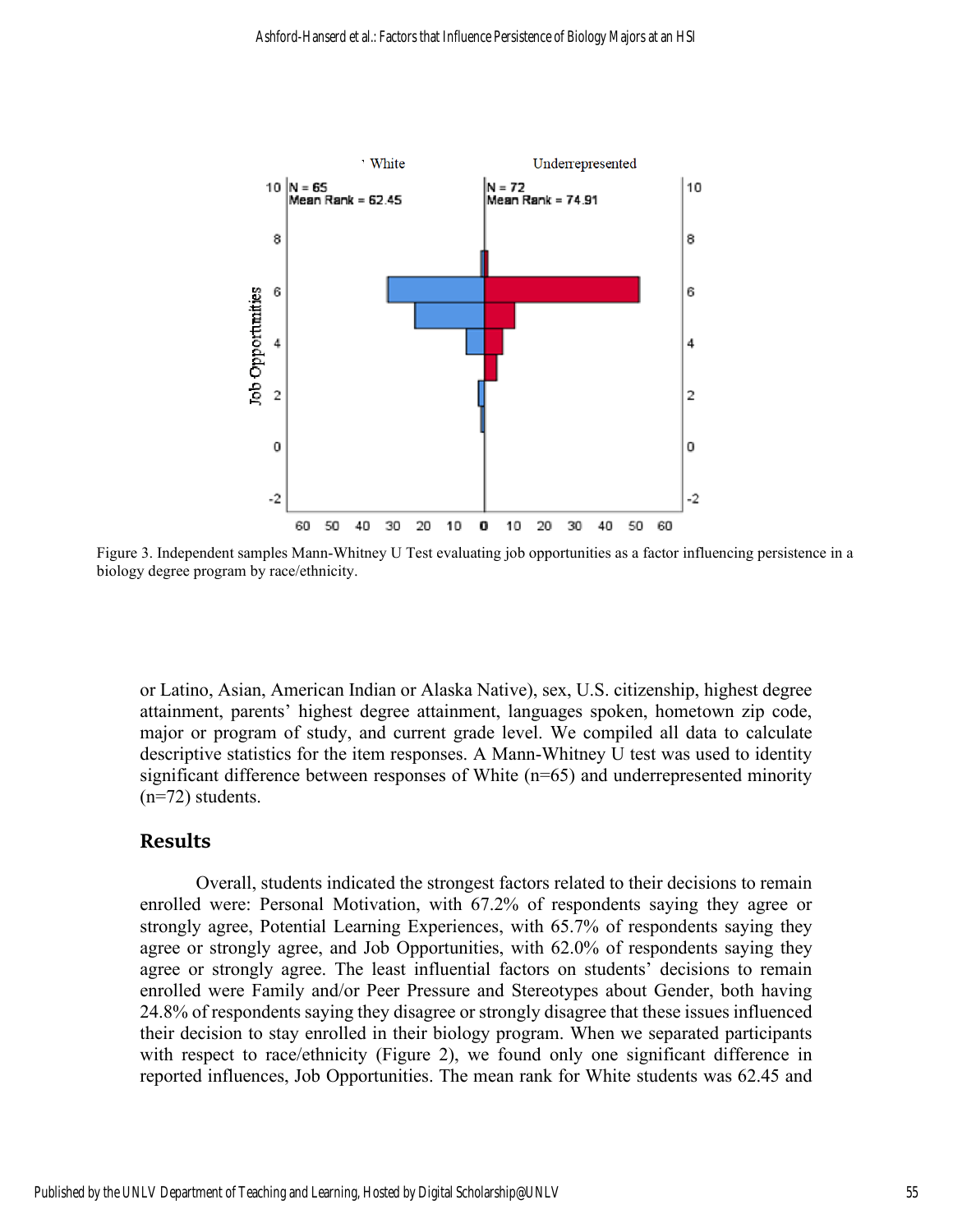underrepresented minority students was 74.91; the distributions in the two groups differed significantly (Mann–Whitney U = 2764.5,  $n_1 = n_2 = 12.46$ , P = 0.036 two-tailed) (Figure 3). Therefore, we conclude that underrepresented minority students are significantly more influenced by Job Opportunities than White students to stay enrolled as a biology major; yet this item has a small effect size (0.18). We should note that while not statistically significant, we also found that differences in reported influence for the item Role Model and Mentor was approaching significance, with the mean rank for White students being 75.17 and underrepresented minority students being 62.57 (Mann–Whitney  $U = 1877$ , n<sub>1</sub>  $=$  n<sub>2</sub> = 12.6, P = 0.056 two-tailed).

### **Discussion**

In relation to the modified career choice model of social cognitive career theory (Lent et al., 1994; Lent et al., 2011), our participants indicated that Personal Motivation, Potential Learning Experiences, and Job Opportunities influenced their choice actions to persist in undergraduate STEM programs. While the findings of this study should be interpreted narrowly as the sample comprised only students from a single major (biology) at a single institution (a Texas HSI), they suggest that among the factors influencing persistence, underrepresented minority students and White students differed only in the importance they placed on expected job opportunities. Strayhorn (2010) suggested that underrepresented minority students encounter a barrier to persistence in their majors due to negative statements by professors and peers, questioning the suitability of their decision to pursue STEM majors and careers. Given the importance that underrepresented minority students place on enhancing their job prospects through the pursuit of a STEM major, institutions would do well to step up both professional development opportunities for students (helping them with letters of inquiry and introduction, for example) as well as highlighting successful alumni from diverse backgrounds and with diverse trajectories.

About two-thirds of White students indicated role models and mentors (e.g., teachers, professors, family members, parents, siblings, peers) as influential in their choice to remain a biology major. As participants were not asked to specify the mentors/role models that were most influential in the survey, we infer from the literature that they likely received positive encouragement from their professors (Gasman et al., 2017) given that teachers are often seen as role models (Basile & Murray, 2015). In contrast, only about half of underrepresented minority students in their biology major indicated they were influenced by role models and mentors. It is tempting to speculate that the difference, which approached but did not reach statistical significance, may reflect the small number of underrepresented minority STEM faculty that serve as role models. Because a paucity of role models may promote isolation and teachers tend to serve as role models, underrepresented minority STEM faculty are critical to the success of underrepresented minority students (Basile & Murray, 2015). Other studies have also found that underrepresented minority students have articulated the necessity of mentors and role models (Kachchaf et al., 2015; Scott et al., 2013) and diverse STEM faculty (Basile & Murray, 2015) to prepare them for STEM careers. Additionally, most STEM majors (e.g.,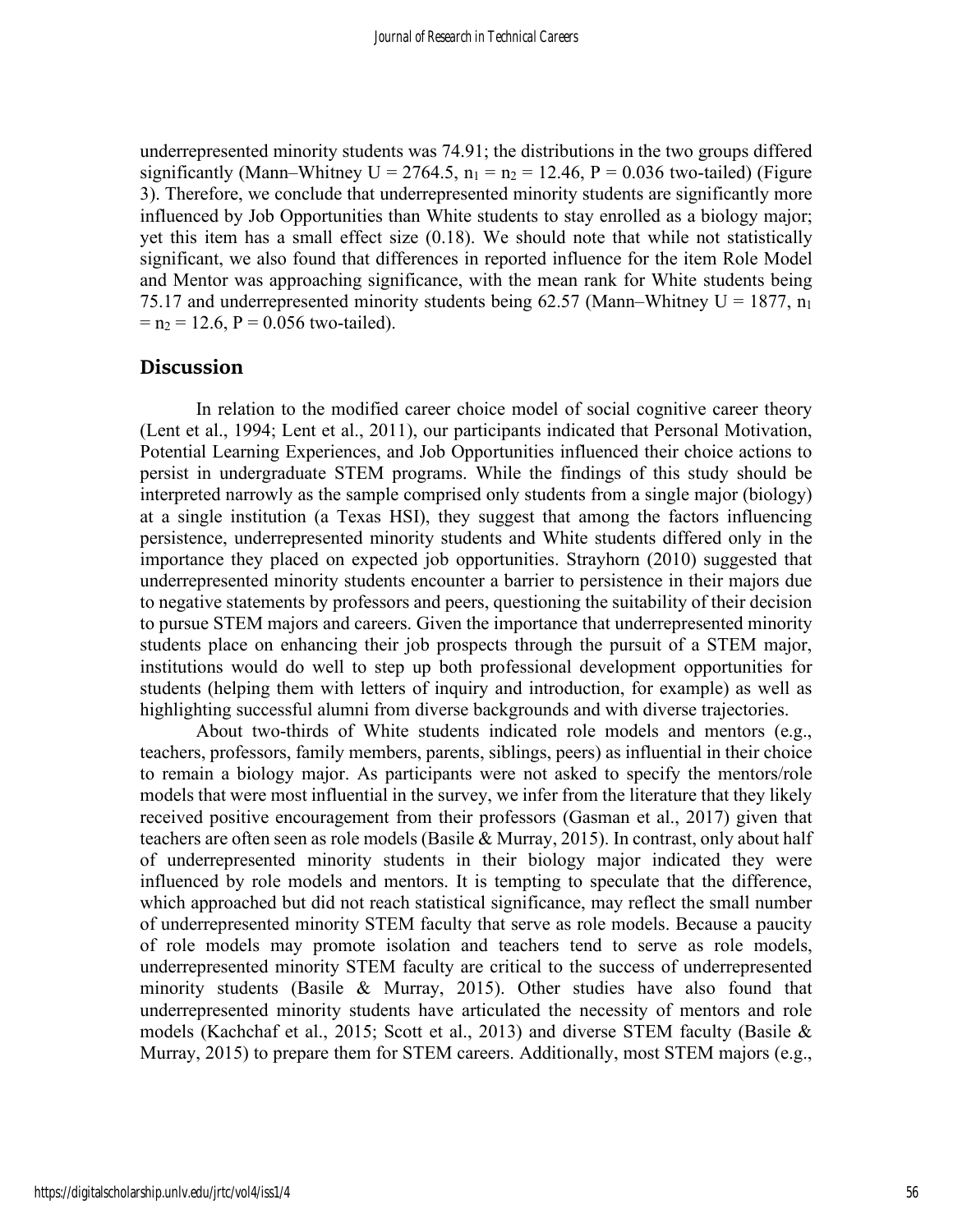DeCuir-Gunby et al., 2013; Stokes et al., 2015) have had at least one supportive family member that sparked their interest and encouraged them to pursue STEM careers.

**Implications for Practice.** This study was conducted at a Texas HSI and, of the underrepresented minority students in this study, most were Hispanic (52.79%). As such, this institution is particularly oriented to providing support to Hispanic students, which may have influenced the findings. While the findings of this study are not generalizable to other institutions or ethnic groups, the implications may inform practices of STEM programs at other HSIs. To encourage underrepresented minority and Hispanic students' personal motivation to remain enrolled in STEM majors, advisors and faculty should strive to internalize positive perceptions about these students and offer additional support. Additionally, faculty should suggest informal and formal learning experiences that may enhance underrepresented minority students' successful completion of STEM coursework, and career advisors can help underrepresented minority students identify potential job opportunities. To foster a supportive learning environment and systemic institutional change, administrators can provide professional development training for faculty and advisors.

Underrepresented minority students were somewhat less likely than White students to agree with the statement "Role models made me want to remain in my major." It seems plausible that the difference could be attributed to the very small number of underrepresented minority faculty to whom students would relate. We suggest administrators continue to work to increase efforts to provide a diversity of mentoring and role models to support underrepresented minority students in undergraduate STEM programs.

**Implications for Future Research.** This study is part of a larger scale National Science Foundation-funded study that will examine the educational trajectories of STEM students as well as the factors that influence persistence of underrepresented minority students and White students. The findings from the final survey will be corroborated with in-depth, counter-life story (life histories that counter majoritarian perspectives) interviews to understand participants' lived experiences throughout the K-16 STEM education pipeline. Further research should be considered to examine the influence of career and technical education on STEM majors' persistence in undergraduate education and beyond.

# **Acknowledgements**

This material is based upon work supported by the National Science Foundation (NSF) under Grant No. 1764404. Any opinions, findings, and conclusions or recommendations expressed in this material are those of the author(s) and do not necessarily reflect the views of the National Science Foundation. The authors would like to acknowledge Kelly E. Williams, Michael Paul Gutierrez Mannix, and Mairi Vannella for their contributions to this project.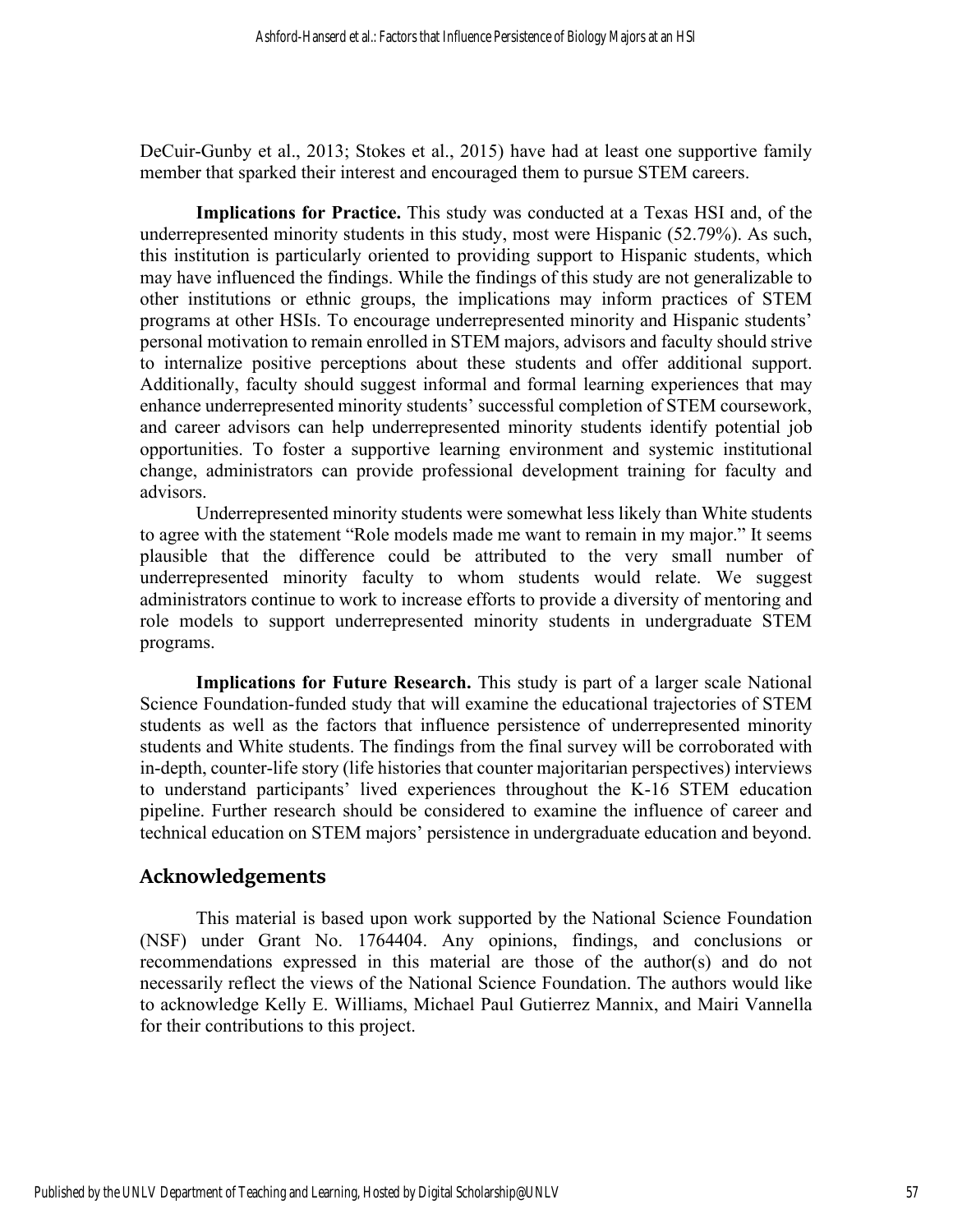# **References**

- Alexander, Q., & Hermann, M. (2016). African-American women's experiences in graduate science, technology, engineering, and mathematics at a predominantly White university: A qualitative investigation. *Journal of Diversity in Higher Education, 9(4),* 307-322. https://doi.org/10.1037/a0039705
- Anumba, E. (2015). Successfully navigating through college: Voices of African American males. *International Journal of Teacher Leadership, 6*(1)*,* 35-56.
- Basile, V., & Murray, K. (2015). Uncovering the need for diversity among K-12 STEM educators. *Teacher Education & Practice, 28*(2/3)*,* 255-268.
- Brown, B., Henderson, J., Gray, S., Donovan, B., Sullivan, S., Patterson, A., & Wagstaff, W. (2016). From description to explanation: An empirical exploration of the African-American pipeline problem in STEM. *Journal of Research in Science Teaching, 53*(1)*,* 146-177. https://doi.org/10.1002/tea.21249
- Byars-Winston, A. (2013). Connecting the disconnects. *Career Planning & Adult Development Journal, 29*(2), 53-63.
- Covington, M., Chavis, T., & Perry, A. (2017). A scholar-practitioner perspective to promoting minority success in STEM. *Journal for Multicultural Education*, *11*(2), 149-159. https://doi.org/10.1108/JME-01-2016-0001
- DeCuir-Gunby, J. T., Grant, C., & Gregory, B. B. (2013). Exploring career trajectories for women of color in engineering: The experiences of African American and Latina engineering professors. *Journal of Women and Minorities in Science and Engineering, 19*(3), 209-225. https://doi:10.1615/JWomenMinorScienEng.2013005769
- Eichelberger, B., Mattioli, H., & Foxhoven, R. (2017). Uncovering barriers to financial capability: Underrepresented students' access to financial resources. *Journal of Student Financial Aid, 47*(3), 70-87.
- Gasman, M., Nguyen, T., Conrad, C., Lundberg, T., & Commodore, F. (2017). Black male success in STEM: A case study of Morehouse College. *Journal of Diversity in Higher Education, 10*(2), 181-200. https://doi.org/10.1037/dhe0000013
- Grossman, J. M., & Porche, M. V. (2014). Perceived gender and racial/ethnic barriers to STEM success. *Urban Education*, *49*(6), 698-727. https://doi.org/10.1177/0042085913481364
- Hall, A., Nishina, A., & Lewis, J. (2017). Discrimination, friendship diversity, and STEM-related outcomes for incoming ethnic minority college students. *Journal of Vocational Behavior, 103*(part B), 76-87. https://doi.org/10.1016/j.jvb.2017.08.010
- Haynes, N., & Jacobson, S. (2015). Barriers and perceptions of natural resource careers by minority students. *Journal of Environmental Education, 46*(3), 166-182. https://doi.org/10.1080/00958964.2015.1011595
- Kachchaf, R., Ko, L., Hodari, A., & Ong, M. (2015). Career-life balance for women of color: Experiences in science and engineering academia. *Journal of Diversity in Higher Education, 8*(3), 175-191. https://doi.org/10.1037/a0039068
- Lancaster, C., & Yonghong, J. X. (2017). Challenges and supports for African American STEM student persistence: A case study at a racially diverse four-year institution. *Journal of Negro Education, 86*(2), 176-189. https://doi.org/10.7709/jnegroeducation.86.2.0176
- Lent, R. W., Brown, S. D., & Hackett, G. (1994). Toward a unifying social cognitive theory of career and academic interest, choice, and performance. *Journal of Vocational Behavior, 45*(1), 79-122. https://doi.org/10.1006/jvbe.1994.1027
- Lent, R. W., Lopez, F. G., Sheu, H. B., & Lopez, A. M., Jr. (2011). Social cognitive predictors of the interests and choices of computing majors: Applicability to underrepresented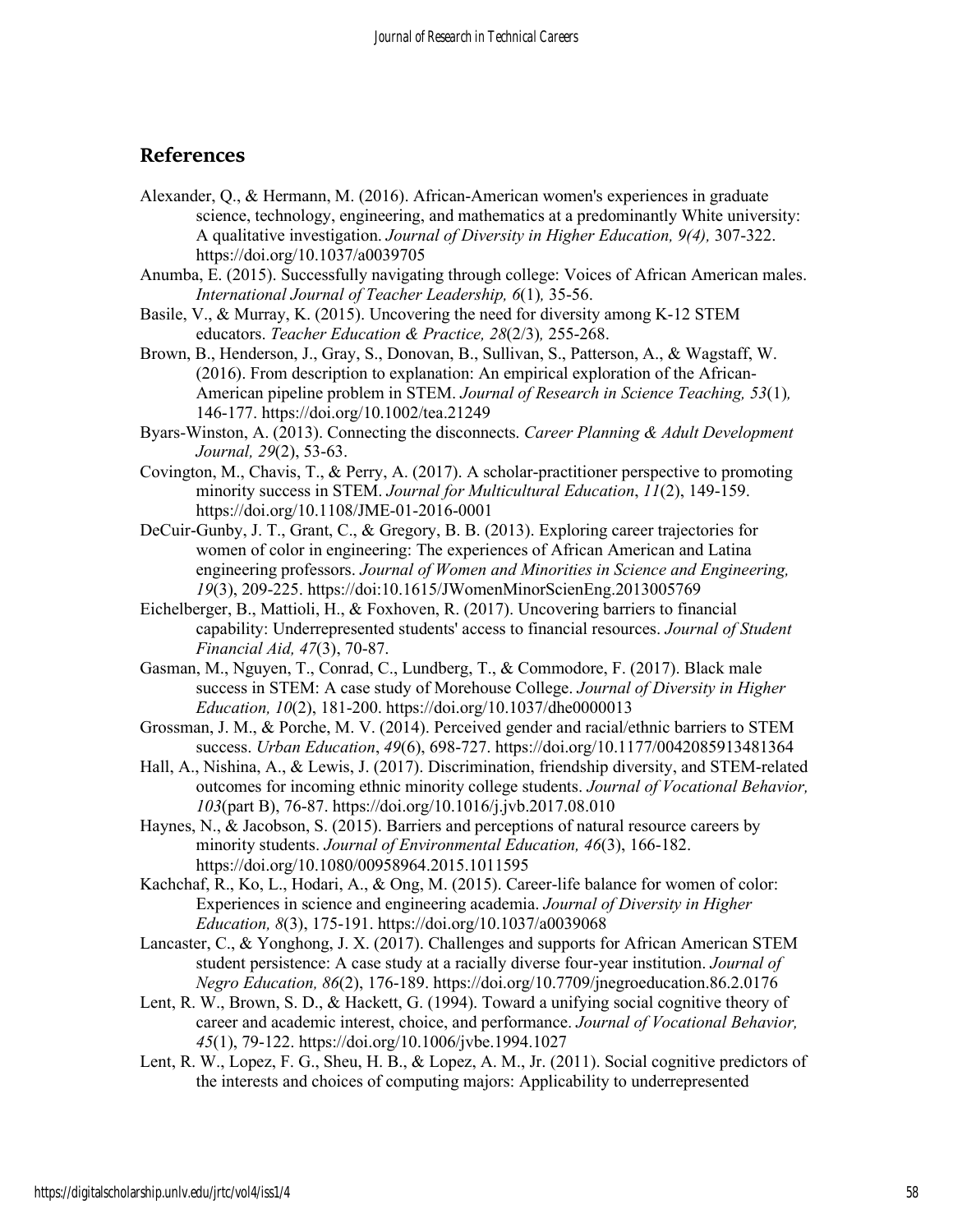students. *Journal of Vocational Behavior, 78*(2), 184-192. https://doi.org/10.1016/j.jvb.2010.10.006

- Linley, J., & George-Jackson, C. (2013). Addressing underrepresentation in STEM fields through undergraduate interventions. *New Directions for Student Services, 2013(144),* 97-102. https://doi.org/10.1002/ss.20073
- Litzler, E., Samuelson, C., & Lorah, J. (2014). Breaking it down: Engineering student STEM confidence at the intersection of race/ethnicity minority solos and non-solos. *Research in Higher Education, 55*(8), 810-832. https://doi.org/10.1007/s11162-014-9333-z
- Major, D. A., Fletcher, T. D., Streets, V., & Sanchez-Hucles, J. (2014). One is the loneliest number: Comparing ethnic minority solos and non-solos. *Journal of Woman and Minorities in Science Engineering, 20*(4), 341-358. https://doi.org/10.1615/JWomenMinorScienEng.2014008210
- Martin, J., Simmons, D., & Yu, S. (2013). The role of social capital in the experiences of Hispanic women engineering majors. *Journal of Engineering Education, 102*(2), 227- 243. https://doi.org/10.1002/jee.20010
- McPherson, E. (2017). Oh, you are smart: Young, gifted African American women in STEM majors. *Journal of Women and Minorities in Science and Engineering, 23*(1), 1-14. https://doi.org/10.1615/JWomenMinorScienEng.2016013400
- Moakler, M., & Kim, M. (2014). College major choice in STEM: Revisiting confidence and demographic factors. *Career Development Quarterly, 62*(2), 128-142. https://doi.org/10.1002/j.2161-0045.2014.00075.x
- National Science Board (2015). *Revisiting the STEM workforce: A companion to science and engineering indicators 2014.* Arlington, VA: National Science Foundation.
- O'Brien, L., Blodorn, A., Adams, G., Garcia, D., & Hammer, E. (2015). Ethnic variation in gender-STEM stereotypes and STEM participation: An intersectional approach. *Cultural Diversity & Ethnic Minority Psychology, 21*(2), 169-180. https://doi.org/10.1037/a0037944
- Peralta, C., Caspary, M., & Boothe, D. (2013). Success factors impacting Latina/o persistence in higher education leading to STEM opportunities. *Cultural Studies of Science Education, 8*(4), 905-918. https://doi.org/10.1007/s11422-013-9520-9
- Robinson, W. H., McGee, E. O., Bentley, L. C., Houston, S. L., & Botchway, P. K. (2016). Addressing negative racial and gendered experiences that discourage academic careers in engineering. *Computing in Science & Engineering, 18*(2), 29-39. https://doi.org/10.1109/MCSE.2016.38
- Russell, M., & Russell, J. (2015). Black American undergraduate women at a PWI: Switching majors in STEM. *Negro Educational Review, 66*(1-4), 101-125.
- Samuels, K., & Seymour, R. (2015). The middle school curriculum: Engineering anyone? *Technology and Engineering Teacher, 74*(6), 8-12.
- Scott, A., & Martin, A. (2014). Perceived barriers to higher education in science, technology, engineering, and mathematics. *Journal of Women and Minorities in Science and Engineering, 20*(3), 235-256. https://doi.org/10.1615/JWomenMinorScienEng.2014006999
- Scott, J., Taylor, K., & Palmer, R. (2013). Challenges to success in higher education: An examination of educational challenges from the voices of college-bound black males. *Journal of Negro Education, 82*(3), 288-299. https://doi.org/10.7709/jnegroeducation.82.3.0288